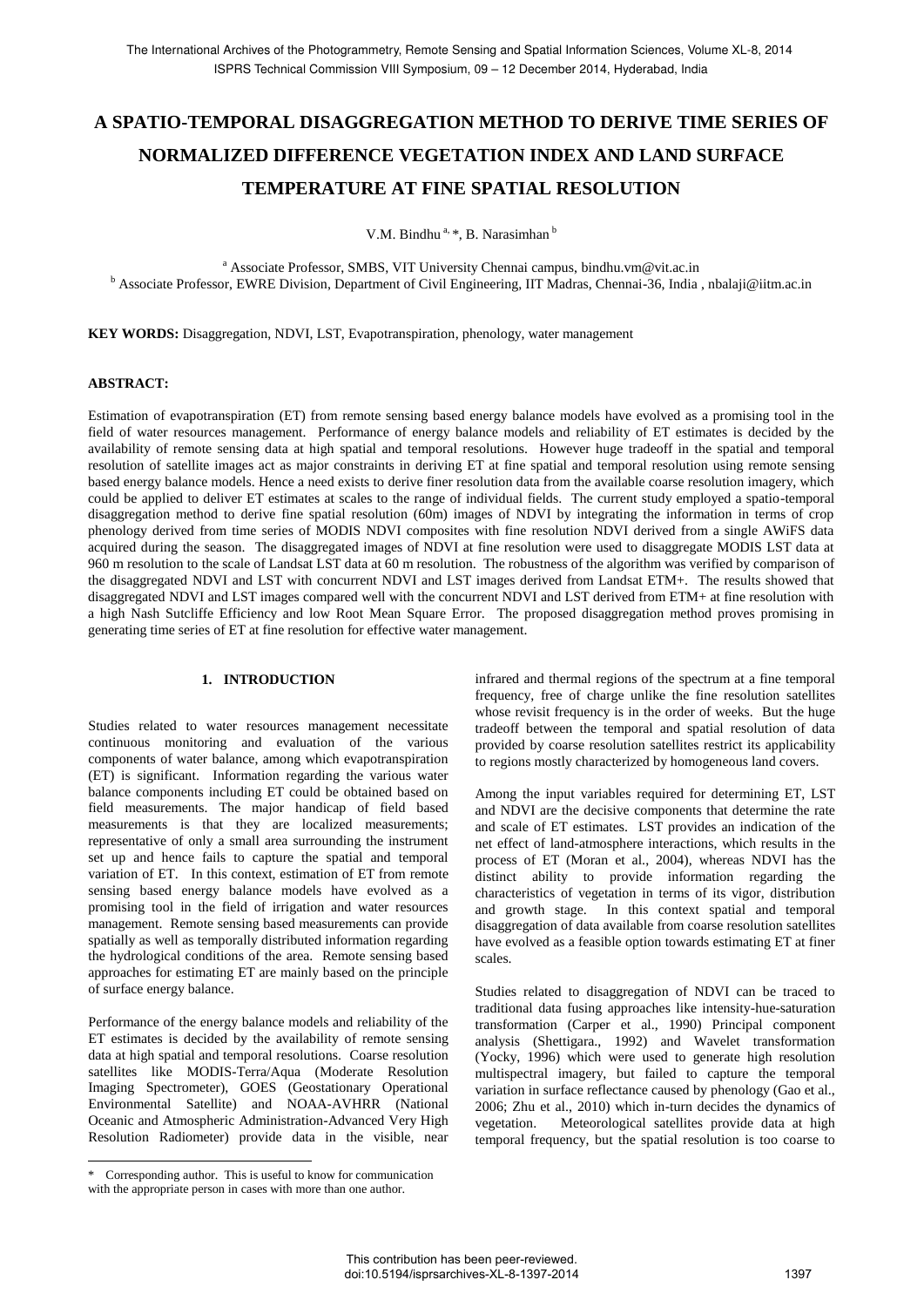identify the pixels with distinct heat flux properties which inturn decides the performance of the model. Conversely, the satellites with high spatial resolution have low repeat cycles. Spatial and Temporal Adaptive Reflectance Fusion Model (STARFM) and Spatial Temporal Adaptive Algorithm for Mapping Reflectance Change (STAARCH) simulated reflectance data at fine spatial and temporal resolution by combining the spatial information from fine resolution imagery integrated with the temporal information acquired from coarse resolution imagery (Gao et al., 2006; Hilker et al., 2009). Moreover, assumption of linearity in the rate of change of reflectance across a period cannot be valid in the case of pixels representing agriculture, which has a unique non linear crop phonological cycle. Hence, methods that integrate change in crop phenology within the disaggregation scheme will be effective in capturing the temporal variability across a season in spatial disaggregation.

Several studies in the past have focused on disaggregating the coarse resolution thermal data based on the fine resolution visible and the NIR data available from the same satellite. Most of these studies use the negative correlation between NDVI and LST. In general, these methods do a statistical regression between NDVI or its derivatives (aggregated to the resolution of LST), and the actual LST, and use the developed regressive relationship to disaggregate the coarse resolution LST into a fine resolution LST (Agam et al., 2007; Kustas et al., 2003; Yang et al., 2010). The residuals which are generated at coarse resolution are added back to the simulated temperatures based on the assumption that across the set of fine resolution pixels which constitute the original coarser pixel, the residuals remain constant and is equal to the value generated at the coarser level. But adding back constant residuals fails to account for the spatial variability that occurs at the finer level and this in turn results in creating a "boxy artifact" in the disaggregated temperature under situations when the residual associated with a given pixel is exceptionally different from the neighboring pixels (Agam et al., 2007). Hence, a method that would disaggregate the residuals to a finer scale would be desirable in the context of heterogeneous terrain.

In order to achieve this aim, the objective of the current study is to develop a methodology to improve the spatial and temporal scales of NDVI and LST data acquired from satellites to derive estimates of ET. The area selected for the study is Gadana subbasin, located in the southern part of Tamil Nadu, India, and forms a part of the Thamiraparani River basin. The area is dominated by rice paddy agricultural fields, which is one of the major consumers of irrigation water across the basin. Hence, an accurate assessment of the water consumption in the form of ET in these fields is critical for managing the available water resources within the basin in a sustainable manner.

# **2. METHODOLOGY**

# **2.1 Disaggregation of NDVI**

The primary datasets employed in this study are: (1). Twelve, 16 day composites of 240 m NDVI acquired from MODIS Terra sensor (MOD13Q1) spanning the period November 2011 to March 2012. (2). MODIS reflectances (MOD09GQ-v005) in the visible and near infrared bands at a spatial resolution of 240 m (3) Visible and near infrared data acquired from IRS-P6 AWiFS sensor on January 19, 2012.

The MODIS datasets were obtained through the online Datapool at the NASA Land Processes Distributed Active Archive Center (LPDAAC), USGS/ Earth Resources Observation and Science (EROS) Center (https://lpdaac.usgs.gov/get\_data). The IRS-P6 AWiFS image corresponding to January 19, 2012 was obtained from National Remote Sensing Center (NRSC) (www.nrsc.gov.in). The images were georeferenced to the common projection UTM-WGS 84 zone 43N before estimating the NDVI values from the red and near infrared reflectances. The acquired images of MODIS, and AWiFS were processed to obtain the corresponding NDVIs using standard calibration equations and coefficients.

#### . **2.2 Disaggregation model (DisNDVI)**

The proposed disaggregation method, DisNDVI aims at generating fine spatial resolution (60m) images of NDVI, with the temporal resolution guided by the MODIS NDVI images available at 240 m. The crop phenology derived from time series of MODIS NDVI composites were integrated with fine resolution NDVI derived from a single AWiFS data acquired during the season inorder to generated time series of NDVI at the resolution of 60 m. Since the NDVI datasets belonged to sensors of different characteristics, in order to make the NDVI's derived from MODIS and AWiFS sensors comparable, the NDVI derived from AWiFS was expressed in terms of its MODIS equivalent using a linear relation. The land use map derived at the scale of 60 m was overlaid on the stack of MODIS NDVI images at 240 m to extract temporal NDVI profiles for the six land cover classes corresponding to Agriculture, Scrub, Forest, Fallow, Urban, and Water bodies.

# **2.2.1 Agriculture**

The temporal NDVI data were used to generate the variation in phenological profiles of the pixels representing agriculture. The NDVI series was plotted against the normalized growth period of the crop. The growth stage was plotted as a sinusoidal fit covering the transplanting, reproductive stage, and harvest as shown in fig.1. The profile of NDVI derived from the sinusoidal fit can be expressed as

$$
NDVI(x_i, y_j, t) = A_1 + A_2 sin\left(\pi \left(\frac{GF_t - A_3}{A_4}\right)\right) \tag{1}
$$

where  $A_1$ ,  $A_2$ ,  $A_3$ , and  $A_4$  are constants obtained from sinusoidal curve fitting. *NDVI*  $(x_i, y_j, t)$  represents the pixelwise NDVI for the date of image converted to growth fraction t, and  $GF_t$ denotes the growth fraction of the pixel in its phenologic cycle.

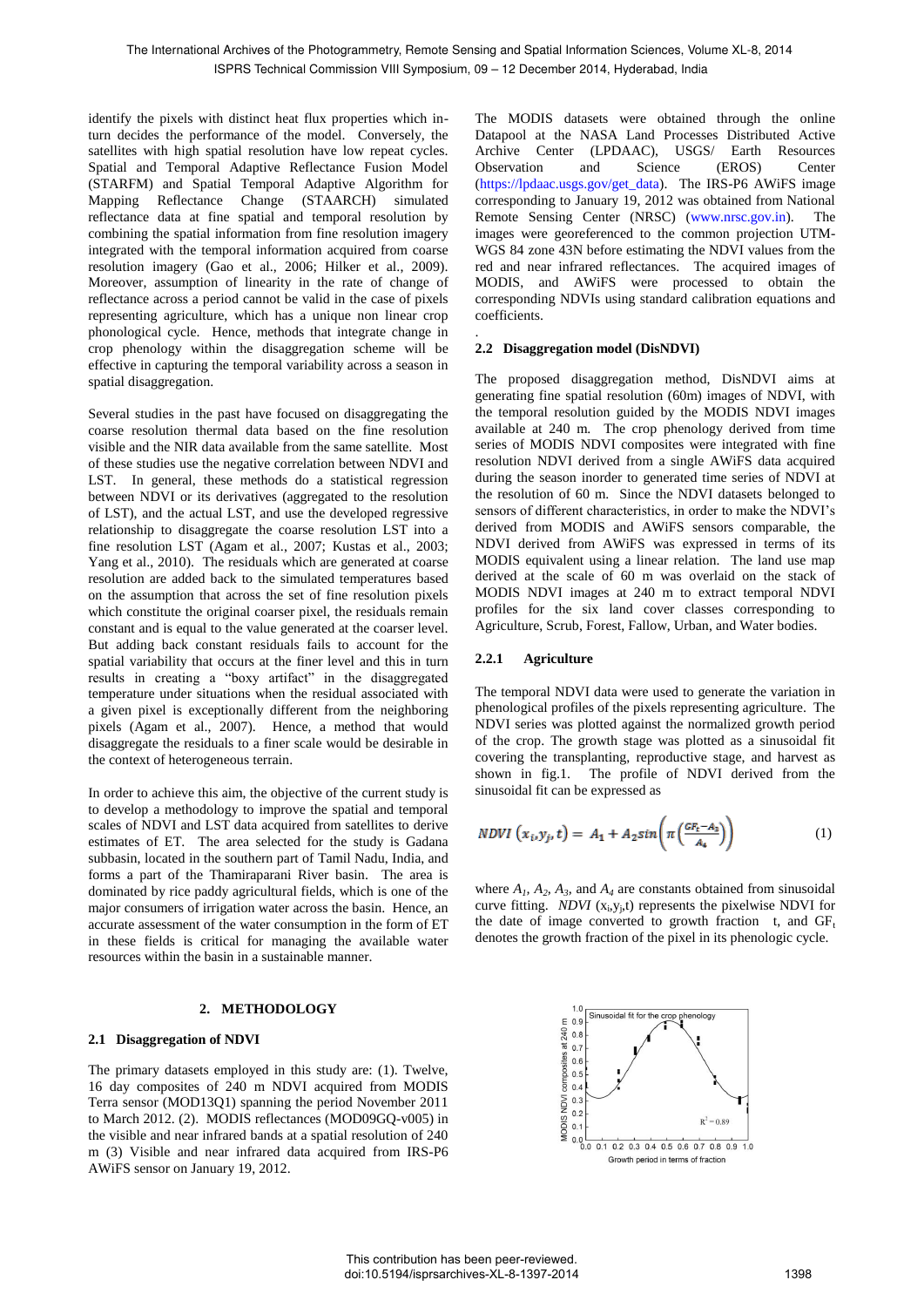Figure 1. Temporal profiles of NDVI derived for the pixels representing agriculture

DisNDVI disaggregates pixels represented by agriculture based on the assumption that the crop phenology traced from MODIS NDVI composites at the resolution of 240 m is applicable at the finer resolutions also. Based on this hypothesis, given the NDVI temporal profile, a fine resolution image of NDVI acquired within the growing season could be used to estimate the growth fractions of the individual pixels depending upon its stage of development. The fine resolution AWiFS (MODIS equivalent) image acquired on January 19, 2012 represents pixels at a growth stage within the rising phase of the phenological cycle. The growth fraction of the pixels represented by agriculture was determined using an inverse modeling approach based on eqn. 1. Given the growth fraction of the pixels at fine resolution corresponding to a given date, the NDVI corresponding to another date (expressed in terms of growth fraction) can be derived. Inorder to derive the NDVI for another date, the difference in growth fractions between the two dates is accounted, and the growth fraction corresponding to the date of prediction is determined. The sinusoidal expression for NDVI is applied to determine the NDVI at fine resolution, corresponding to the new set of growth fractions. The method was applied to generate NDVIs at fine resolution for the concurrent MODIS NDVI images acquired on different dates spanning the period December, 2011 to March, 2012.

### **2.2.2 Forest**

The land use map of the study area showed that, almost 20 % of the region is covered by evergreen forest. The phenological variation indicated that, temporal variation in NDVI was relatively insignificant during the growing season (fig. 2).



Figure 2. Temporal profiles of NDVI derived for the pixels representing forest

Hence a constant fraction approach, based on the hypothesis that ratio of NDVI of a given fine resolution pixel to the averaged NDVI (4 x 4 pixels constituting a 240 m MODIS pixel) remains a constant within the season. The assumption remained the same in the case of pixels representing urban and barren land, since the NDVI remained a constant through the period. The methodology adopted in the case of agriculture pixels was adopted to disaggregate pixels representing scrub/ brushland which also exhibited distinct phenology.

The methodology was adopted to disaggregate the NDVI corresponding to the dates 25.12.2011, 19.01.2012, 20.02.2012, 19.03.2012, and 21.03.2012. The NDVI images at fine resolution form input to the model employed for disaggregation of LST.

#### **2.3 Disaggregation of LST**

The datasets employed for the study include disaggregated NDVI at 60 m along with MODIS Land Surface Temperature products (MOD11A1). NL-DisTrad is a hybrid model developed by combining the hot edge model, that describes the relationship between NDVI and LST of dry pixels and the ANN model that captures the influence of neighbourhood pixels on LST. The hot edge model used the relationship between the NDVI and LST data from MODIS, captured at the hot edge of the feature space plot, to disaggregate the MODIS LST from 960 m to 60 m, corresponding to the scale of AWiFS data (Fig. 3).



Figure 3. Scatter plot of LST and NDVI derived from MODIS at 960 m along with the polynomial fit for the pixels comprising the hot edge.

Inorder to obtain the hot edge, the NDVI values were binned at an interval of 0.05 and top 5 % of the LST pixels were identified to fit the polynomial relation. The variation of the residuals derived at 960 m was captured using an ANN model, with the NDVI from the surrounding pixels as the input and the LST residual at the coarse resolution as the corresponding output. The hypothesis is that the LST of a pixel will not only be affected by the vegetation within the pixel but also by the vegetation of surrounding pixels. The nine NDVIs, which were derived from a 3 x 3 moving window formed the input neurons and the corresponding MODIS temperature residual at 960 m of the centre pixel, formed the output neuron for the ANN model.

NL-DisTrad is based on the assumption that, the polynomial relation at the hot edge captured at the scale of 960 m is valid at finer resolutions also. The polynomial fit for the hot edge that was derived at the resolution of 960 m was applied to the MODIS equivalent of AWiFS NDVI. The 3 x 3 moving window of MODIS equivalent NDVI data was used with the calibrated ANN model, which was developed in the previous step, to simulate the corresponding LST residuals that must be added at the finer scale. The simulated residuals from the ANN were added back into the simulated temperatures from the polynomial model. NL- DisTrad was applied to disaggregate LST at 960 m to the scale of 60 m corresponding to the dates 25.12.2011, 19.01.2012, 20.02.2012, 19.03.2012, and 21.03.2012.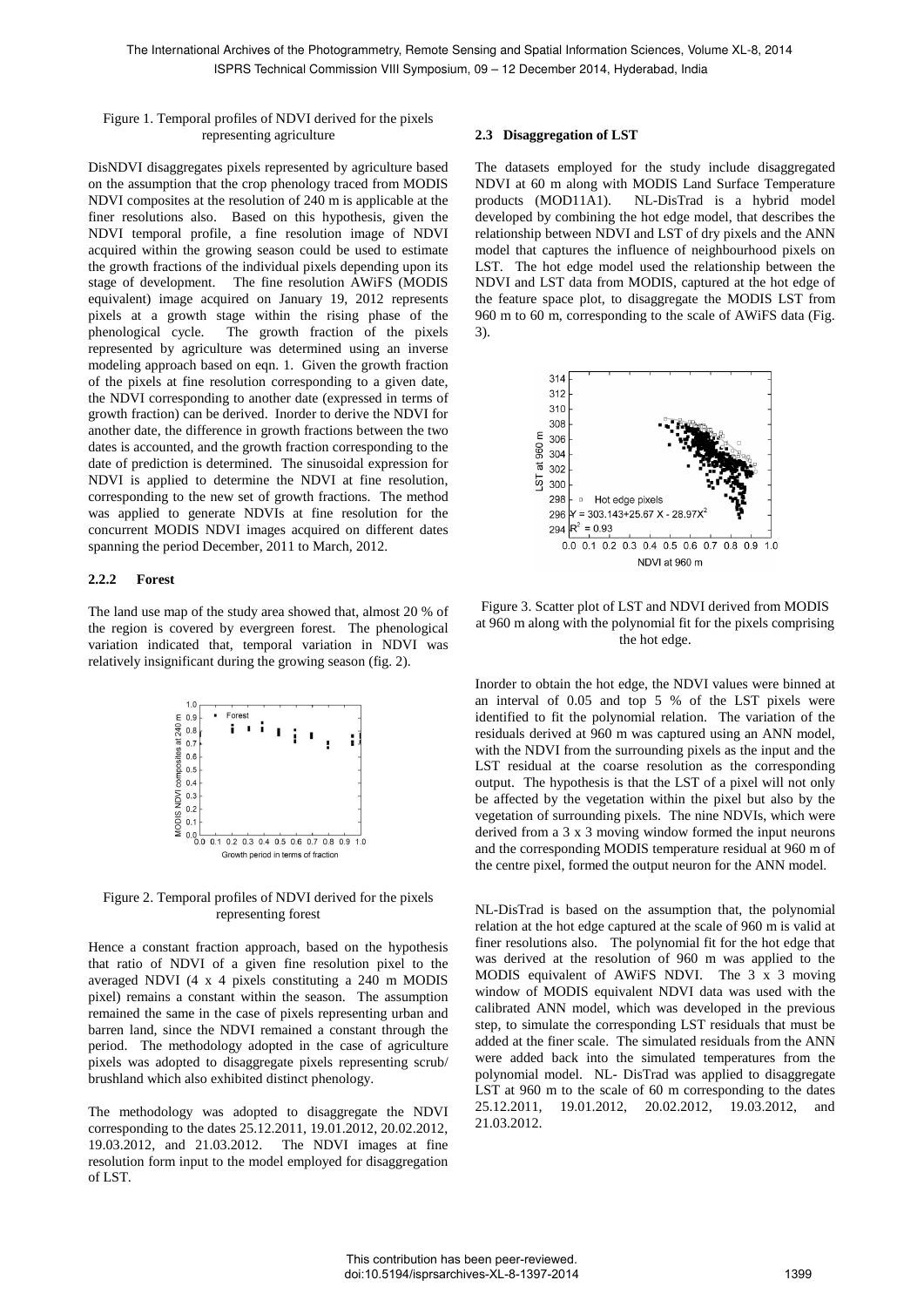#### **3. RESULTS AND DISCUSSION**

### **3.1 Evaluation of disaggregated NDVI**

The robustness of the model was assessed by scatter plot comparison between the observed and modeled NDVIs for the major land cover classes. Fig. 4 display the scatter plots of the averaged disaggregated NDVI against the observed MODIS NDVI at 240 m for the land cover classes represented by agriculture and forest.



Figure 4. Scatter Plot comparison between the disaggregated NDVI spatially averaged to 240 m and the concurrent MODIS NDVI at 240 m for a representative date a. Agriculture b. Forest,

The scatter plots show that the slope of the lines fitted to the MODIS NDVI at 240 m and spatially averaged disaggregated NDVIs did not differ significantly from one, indicating the good predictive ability of the model. The predictive ability of the model was further assessed by a visual comparison of the disaggregated NDVI at 60 m (Fig.5). The disaggregated images show that DisNDVI was able to capture the spatio temporal evolution in NDVI across the growing season. The NDVI images were able to capture the seasonal variation in NDVI with high values of NDVI towards the mid season and low values towards the end of the season. The disaggregated images of NDVI for the season are given in fig. 5.



Figure 5.MODIS NDVI at 240 m disaggregated to 60 m for the season December 2011- March 2012.

The disaggregated images of NDVI at 60 m effectively captured the sub pixel variability which is difficult to detect at the native resolution of 240 m which indicates the robustness of the model.

# **3.2 Evaluation of disaggregated LST**

An initial assessment to evaluate the ability of NL-DisTrad to preserve the statistical properties of the observed Landsat LST (January 19, 2012) data based on the minimum, maximum, mean and standard deviation statistics indicated that for the subset of images chosen for validation, the LST that were derived from NL-DisTrad were able to reproduce the statistical properties. The RMSE value, a measure of the error in model prediction, was low and within 2 K. The NSE, which assesses the capability of the model to predict values far from the mean, was found to be 0.80 for the image subset. The statistical indices provide an assessment of the proposed NL-DisTrad's predictive ability. Although the statistical analyses provided relevant information about the effectiveness of the model, they were further supplemented by the error histogram of LST that was obtained using the observed Landsat temperature (Fig. 6)